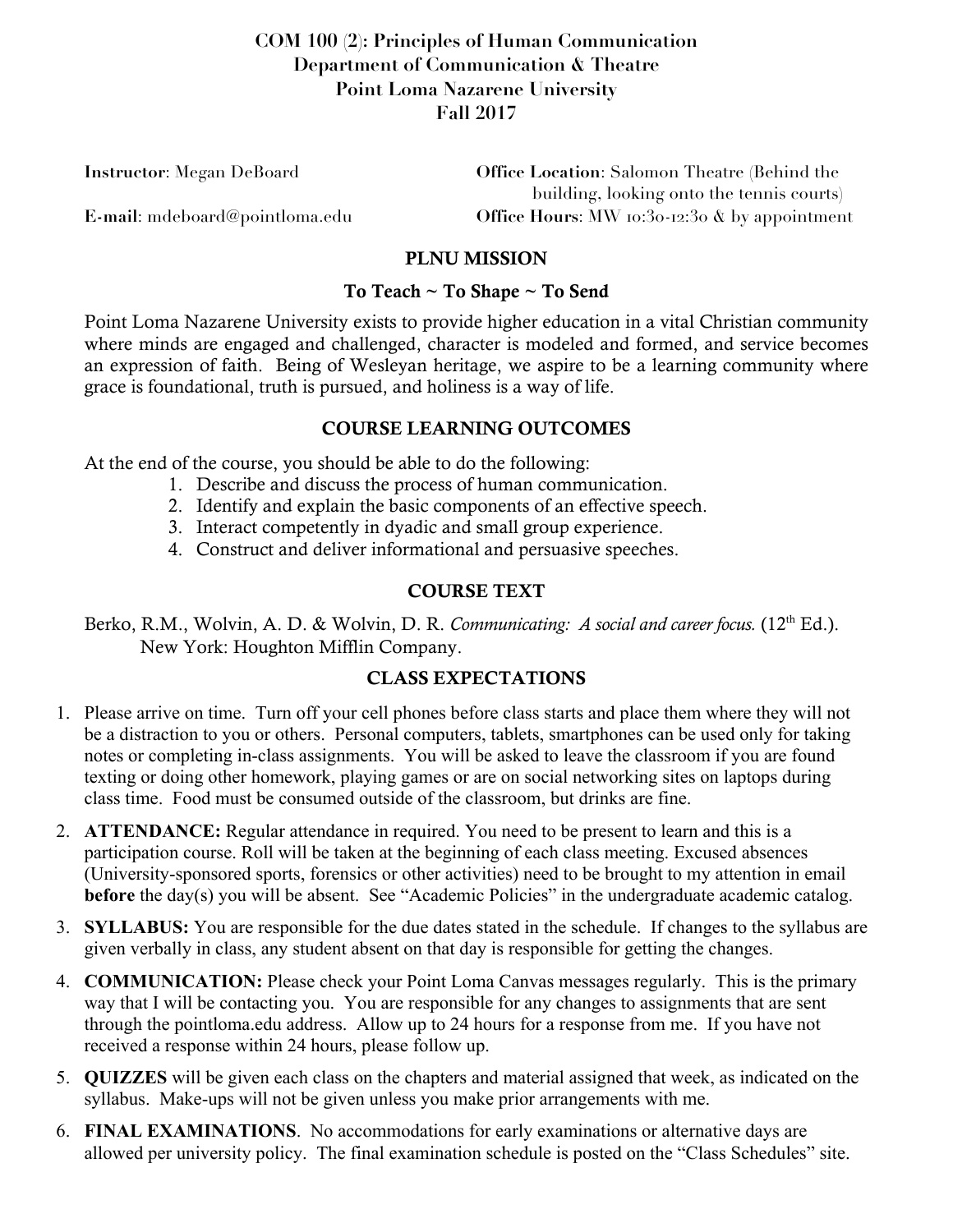- 7. **ASSIGNMENT SUBMISSIONS**: All work is due by 11:59 p.m. on the day indicated on the assignment requirement sheet and on the schedule. If you turn in an assignment after the due date indicated on the syllabus, there will be a 5 point deduction for each day the assignment is late. There is no distinction between "excused" and "unexcused" assignments.
- 8. **SPEECHES:** You must be ready to deliver your speeches on your assigned day. If there are extenuating circumstances (medical or family emergencies, PLNU team games/activities), you may prearrange to exchange speech days with another student if prior notice is given to the instructor. I am not responsible for finding another student to switch with you.
- 9. **ACADEMIC HONESTY POLICY:** At PLNU, we want you to exhibit integrity in your work. If you reference another person, give them credit. If credit isn't given, it demonstrates academic irresponsibility and reflects disrespect for your community and yourself. As stated in the university catalogue: "Academic dishonesty is the act of presenting information, ideas, and/or concepts as one's own when in reality they are the results of another person's creativity and effort. Such acts include plagiarism, copying of class assignments, and copying or other fraudulent behavior on examinations. A faculty member who believes a situation involving academic dishonesty has been detected may assign a failing grade for a) that particular assignment or examination, and/or b) the course."
- 10. **ACADEMIC ACCOMMODATIONS**: Students requiring special accommodations on the basis of physical, learning or psychological disability for this class are required to file documentation with the Disability Resource Center (in the Bond Academic Center). The DRC will write me with recommendations as to how to meet the individual needs of the student. Please contact Pat Curley within the first two weeks of the term so as to give accommodations as early as possible.
- 11. **FERPA POLICY:** In compliance with federal law, neither PLNU student ID nor social security number should be used in publicly posted grades or returned sets of assignments without written permission from the student. This class will meet the federal requirements by distributing all grades and papers individually. Also in compliance with FERPA, you will be the only person given information about your progress in this class unless you have designated others to receive it in the "Information Release" section of the student portal. See 'Policy Statements' in the undergrad student catalog.

| <b>Assignment</b>       | <b>Description</b><br>(please see Canvas for detailed descriptions of each assignment)      |      |
|-------------------------|---------------------------------------------------------------------------------------------|------|
| <b>Major Speeches</b>   | <b>Informative Speech</b>                                                                   | 100  |
|                         | Group Speech                                                                                | 100  |
|                         | Persuasive Speech                                                                           | 100  |
| Mini Speeches           | Speech of Introduction                                                                      | 25   |
|                         | Impromptu                                                                                   | 25   |
| <b>Assignments</b>      | Communication Analysis (3 analyses $(a)$ 25 pts each)                                       | 75   |
|                         | Resume & Mock Interview                                                                     | 50   |
| Peer Feedback           | Each student will give feedback to three peers for the Informative and Persuasive           | 60   |
|                         | Speeches (6 critiques $(a)$ 10 pts each)                                                    |      |
| <b>Reading Quizzes</b>  | There will be a quiz for each week reading is due (6 <i>quizzes</i> $\omega$ ) 10 pts each) | 60   |
| <b>Final Evaluation</b> | $Exam$ – cumulative                                                                         | 250  |
| Attendance &            |                                                                                             | 150  |
| Participation           |                                                                                             |      |
| <b>TOTAL POINTS</b>     |                                                                                             | 1001 |

GRADING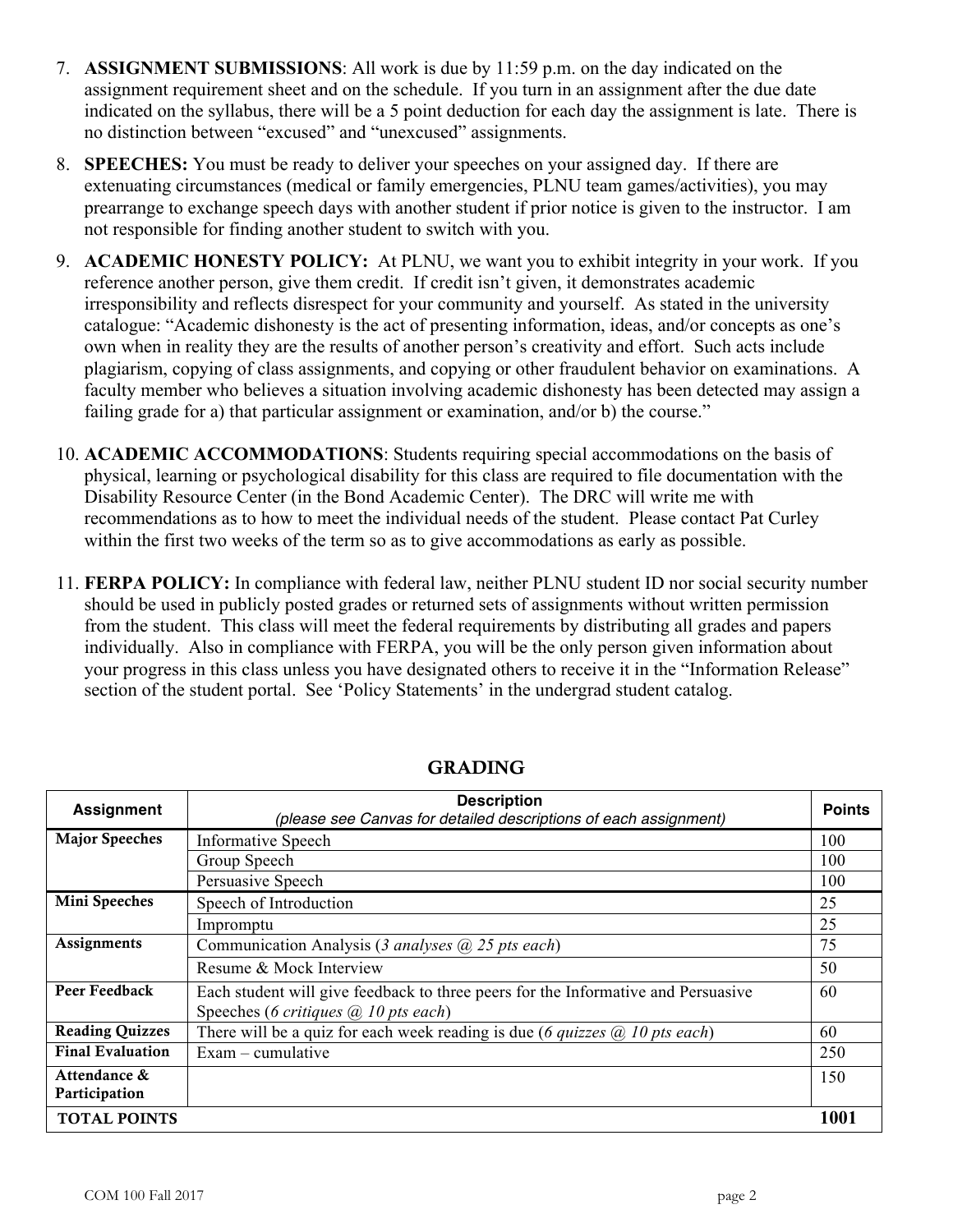| <b>Points</b> | Percentage | Grade |
|---------------|------------|-------|
| $925 - 1000$  | $93 - 100$ | A     |
| 895 – 924     | $90 - 92$  | $A -$ |
| 885 – 894     | 88 – 89    | $B+$  |
| $825 - 884$   | $83 - 87$  | B     |
| $795 - 824$   | $80 - 82$  | $B -$ |
| 775 – 794     | $78 - 79$  | C+    |
| $725 - 774$   | $73 - 77$  | C     |
| $695 - 724$   | $70 - 72$  | $C-$  |
| $675 - 694$   | $68 - 69$  | $D+$  |
| $625 - 674$   | $63 - 67$  | D     |
| $595 - 624$   | $60 - 62$  | D-    |
| $0 - 594$     | $0 - 59$   | F     |

#### **GRADING SCALE**

#### **PARTICIPATION RUBRIC**

| <b>Points</b> | Grade | <b>Description</b>                                                                            |
|---------------|-------|-----------------------------------------------------------------------------------------------|
| $100 - 90$    | A     | Frequent participation in class discussions; listens and responds with thoughtful ideas; is   |
|               |       | proactive in offering ideas & viewpoints in group work; does not engage in distracting        |
|               |       | behavior (social media, texting, looking at other sites/homework while "taking notes")        |
| $80 - 89$     | B     | Participates in most class discussions; responds to others' input with little prompting; may  |
|               |       | engage in distracting behavior                                                                |
| $70 - 79$     | C     | Occasional participant in class discussions; has to be prompted to provide response and       |
|               |       | input; engages often in distracting behavior                                                  |
| $60 - 69$     | D     | Infrequent participant in discussions; needs to be prompted often to respond; engages         |
|               |       | frequently in distracting behavior                                                            |
| 59 &          | F     | Little or no participation; is not proactive in class and small group $\&$ below discussions, |
| below         |       | even with prompting; engages frequently in distracting behavior                               |

## GRADING POLICY

The core of my grading philosophy is that one's grade is earned. In other words, you must work for the grade that you want. All assignments outlined in the following pages have requirements that outline the bare minimum work—any student who fulfills the minimum requirements, earns, at best, a "C". In order to achieve "A" or "B" level work, a student must demonstrate work that is above and beyond the requirements of any given assignment, which include, but are not limited to: critical thinking, thorough analysis, and creativity.

**READING QUIZZES:** These assignments are objectively graded. Each quiz has 10 questions with each question worth one (1) point each. The quizzes will cover the material of the text, whether or not the material was covered in class.

**WRITTEN ASSIGNMENTS:** There are only a few written assignments planned for this course. The purpose of the written assignments are to help you analyze certain communication concepts and to think critically about them. These assignments will also help you prepare for the oral portion of the final exam. Requirements for each assignment will be distributed well ahead of the due date. These assignments will be graded on the presence of critical thinking and insightful analysis.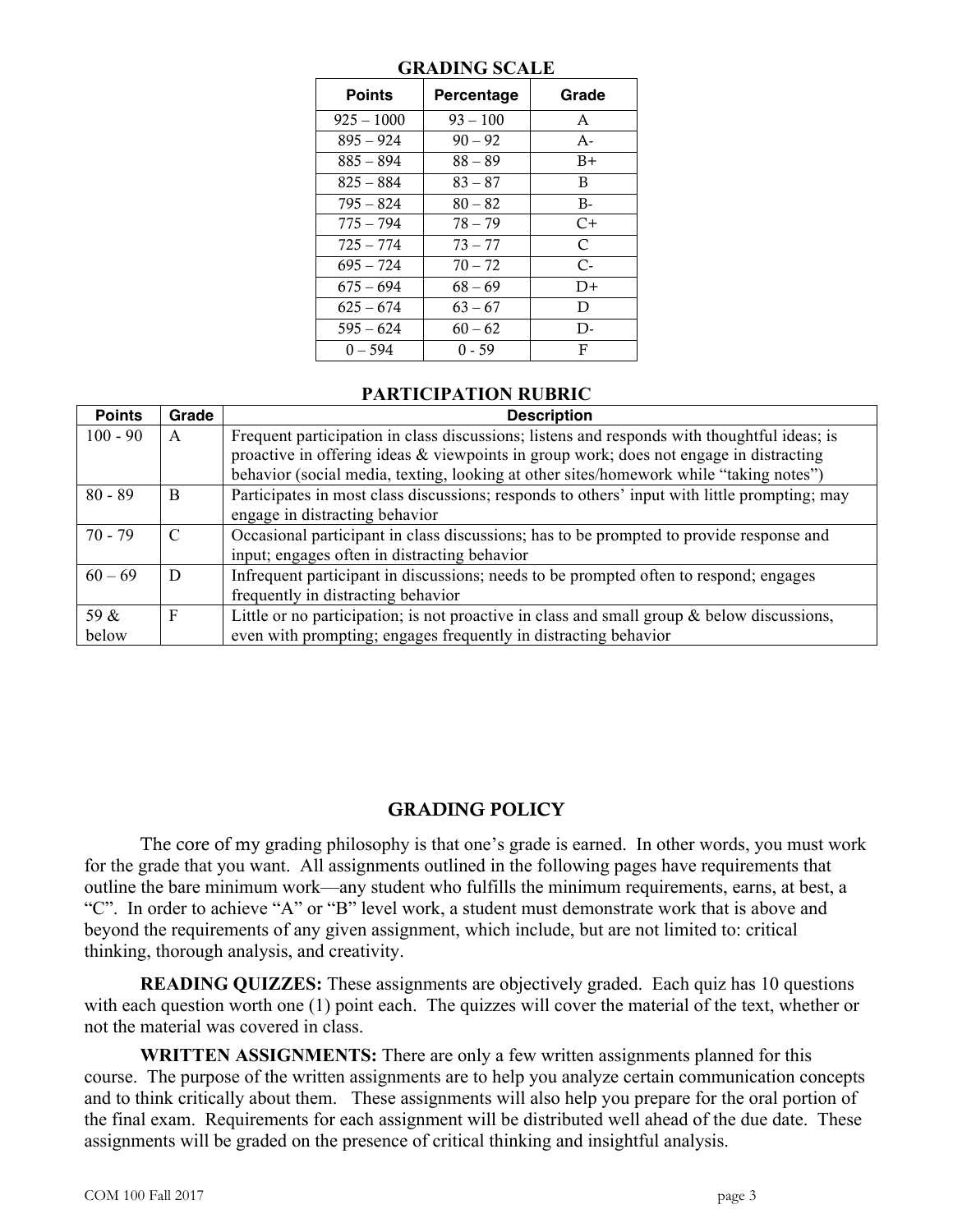**SPEECHES/PRESENTATIONS** make up the bulk of the semester grade. Each speech assignment has an accompanying list of requirements (see Canvas for detailed instructions) and will be graded on two different components: the content outline and the delivery.

For the speech outline, I will be looking for fulfillment of the stated requirements, including, but not limited to: complete and logical articulation of the main ideas of the speech, well-researched support of the main ideas, critical thinking and analysis of your research, coherent organization and correct formatting as outlined below.

For the delivery of the speech, I look for application of the speech delivery concepts presented in class and in the textbook, evidence of rehearsal of the speech and, for each speech after the first major speech, improvement in delivery style. I take many notes during your presentations, most of which are suggestions for improvement.

**PARTICIPATION** is one of the key components in a course such as COM 100. Participation includes, but is not limited to, volunteering points of view in class discussions, engaging in active listening of fellow students, refraining from texting, looking at the Internet on laptops, napping, or other activities unrelated to the class. If you are found consistently not participating, points will be deducted from the total participation grade, at my discretion, for each infraction after the first warning.

## ASSIGNMENT STYLE & FORMATTING

All speech outlines, the final paper and assignments are to be typed, double-spaced, using Times New Roman, 12 pt. font, with 1" margins. Speech outlines are required to use APA formatting for source citations and bibliographies.

Please refer to www.apa.org, http://owl.english.purdue.edu/owl/section/2/10/ or your friendly local librarian for help with paper formatting.





## CLASS SCHEDULE

| Date      | Topic(s)                                                             | <b>Assignment(s)/Readings Due</b>                                                                                                                 | <b>Homework</b>                                                              |
|-----------|----------------------------------------------------------------------|---------------------------------------------------------------------------------------------------------------------------------------------------|------------------------------------------------------------------------------|
| August 29 | Welcome & Class overview<br>Speeches of Introduction                 |                                                                                                                                                   |                                                                              |
| 30        | Intrapersonal Communication<br>Listening<br>Speeches of Introduction | NO quiz on these chapters, but the concepts<br>will appear in the final exam:<br>$\cdot$ Ch. 4 – "Listening"<br>- Ch. 5 - "The Self & Perception" |                                                                              |
| September | Interpersonal Communication I                                        | - Ch. 6 - " Interpersonal and Electronically<br>Mediated Communication"                                                                           | Write Analysis #1 - Interpersonal $\&$<br><b>Intercultural Communication</b> |
| 6         | Interpersonal Communication II                                       | - Ch. 7 - "Interpersonal Skills and Conflict<br>Management"                                                                                       | Study for Quiz #1                                                            |
| 8         | Intercultural Communication<br>Quiz #1 (Chs. $6 \& 7$ )              | - Analysis #1 - Interpersonal & Intercultural<br><b>Communication</b> (submit on Canvas)                                                          |                                                                              |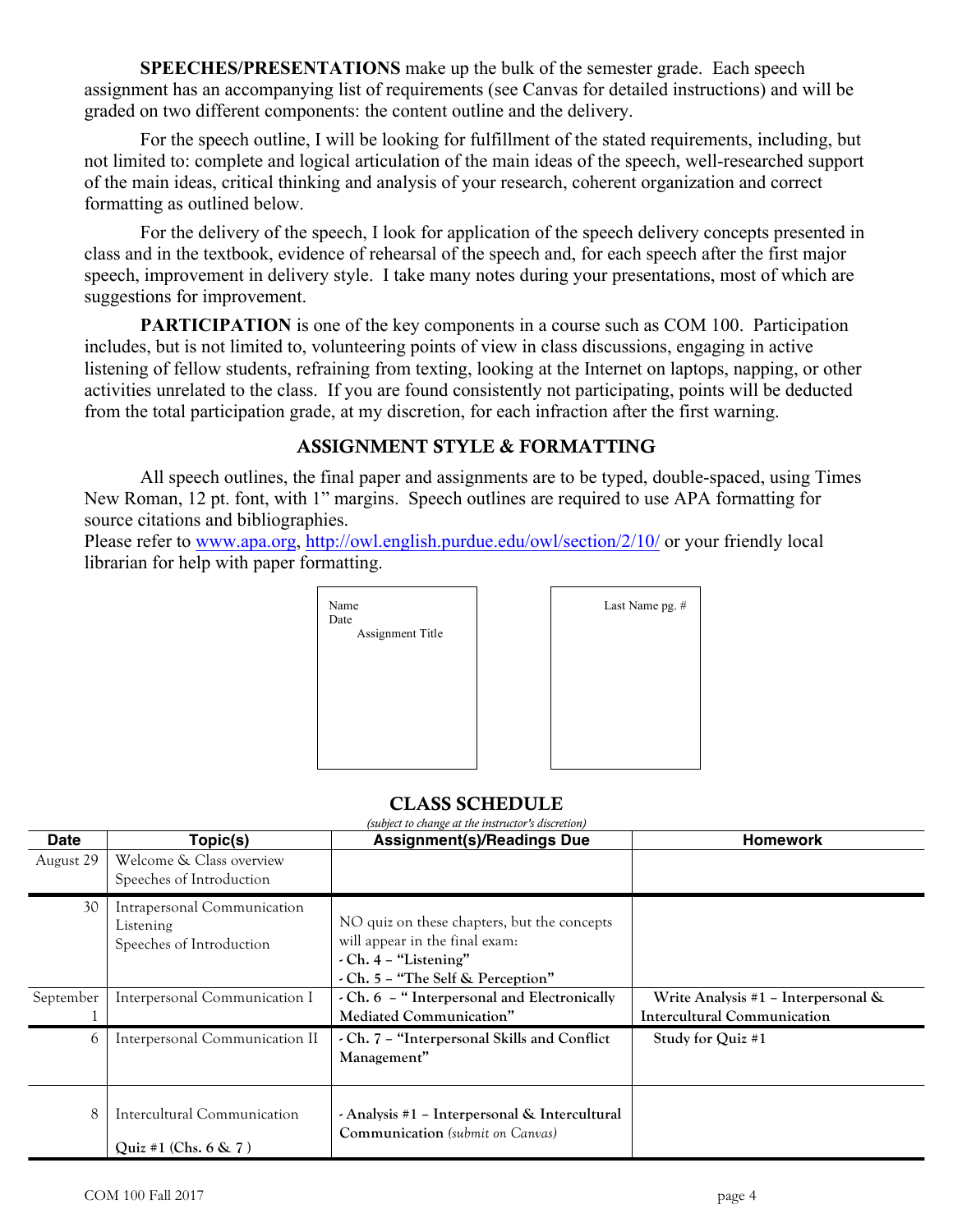| 11        | <b>Informative Speaking</b>                       | - Ch. 14 - "Public Speaking: The<br>Informative Speech"                                                                                                                    | Informative Speech: Brainstorm topics<br>Write Analysis #2 - Informative Speaking |
|-----------|---------------------------------------------------|----------------------------------------------------------------------------------------------------------------------------------------------------------------------------|-----------------------------------------------------------------------------------|
| 13        | Topic Selection & Research                        | - Ch. 14 - "Public Speaking: The Informative<br>Speech"<br>-Ch. 11 - "Public Speaking: Planning the<br>Message"                                                            | Informative Speech: Decide on a topic<br>Study for Quiz #2                        |
| 15        | Quiz #2 (Chs. 11 & 14)                            | - Ch. 11 - "Public Speaking: Planning the<br>Message"                                                                                                                      | Begin researching your topic                                                      |
| 18        | Speech Development                                | - Ch. 12 - "Public Speaking: Developing the<br>Message"<br>- Analysis #2 - Informative Speaking (submit                                                                    | Informative Speech: Research your topic;<br>decide on $3 - 4$ main points         |
| 20        | Speech Organization                               | on Canvas)<br>- Ch. 12 - "Public Speaking: Developing the<br>Message"<br>- Ch. 13 - "Public Speaking: Structuring the<br>Message"                                          | Study for Quiz #3                                                                 |
| 22        | Quiz #3 (Chs. 12 & 13)                            | - Ch. 13 - "Public Speaking: Structuring the<br>Message"                                                                                                                   | Informative Speech: Begin organizing your<br>ideas in an outline                  |
| 25        | Delivery                                          | - Ch. 16 - "Public Speaking: Presenting the<br>Message"                                                                                                                    | Informative Speech: Begin making<br>delivery notes from your content outline      |
| 27        | Non-Verbal Communication                          | - Ch. 3 - "Nonverbal Communication"<br>- DRAFT Informative Speech Outlines for<br>10/2 speakers (submit on Canvas)                                                         | Study for Quiz #4                                                                 |
| 29        | Non-Verbal Communication<br>Quiz #4 (Chs. 3 & 16) | - Ch. 3 - "Nonverbal Communication"<br>- DRAFT Informative Speech Outlines for<br>10/4 speakers (submit on Canvas)                                                         | Informative Speech: Polish outline<br>Practice your speech!                       |
| October 2 | <b>Informative Speeches</b>                       | <b>FINAL Informative Speech Outlines 10/2</b><br><mark>speakers</mark> (paper copy, submit in class)<br>- DRAFT Informative Speech Outlines for<br>10/6 (submit on Canvas) | Informative Speech: Polish outline<br>Practice your speech!                       |
| 4         | <b>Informative Speeches</b>                       | - FINAL Informative Speech Outlines 10/4<br>speakers (paper copy, submit in class)<br>- DRAFT Informative Speech Outlines for<br>10/9 (submit on Canvas)                   | Informative Speech: Polish outline<br>Practice your speech!                       |
| 6         | <b>Informative Speeches</b>                       | - FINAL Informative Speech Outlines 10/6<br>speakers - final draft (paper copy)<br>- DRAFT Informative Speech Outlines for<br>10/11 (submit on Canvas)                     | Informative Speech: Polish outline<br>Practice your speech!                       |
| 9         | <b>Informative Speeches</b>                       | - FINAL Informative Speech Outlines 10/9<br>speakers – final draft (paper copy)                                                                                            | Informative Speech: Polish outline<br>Practice your speech!                       |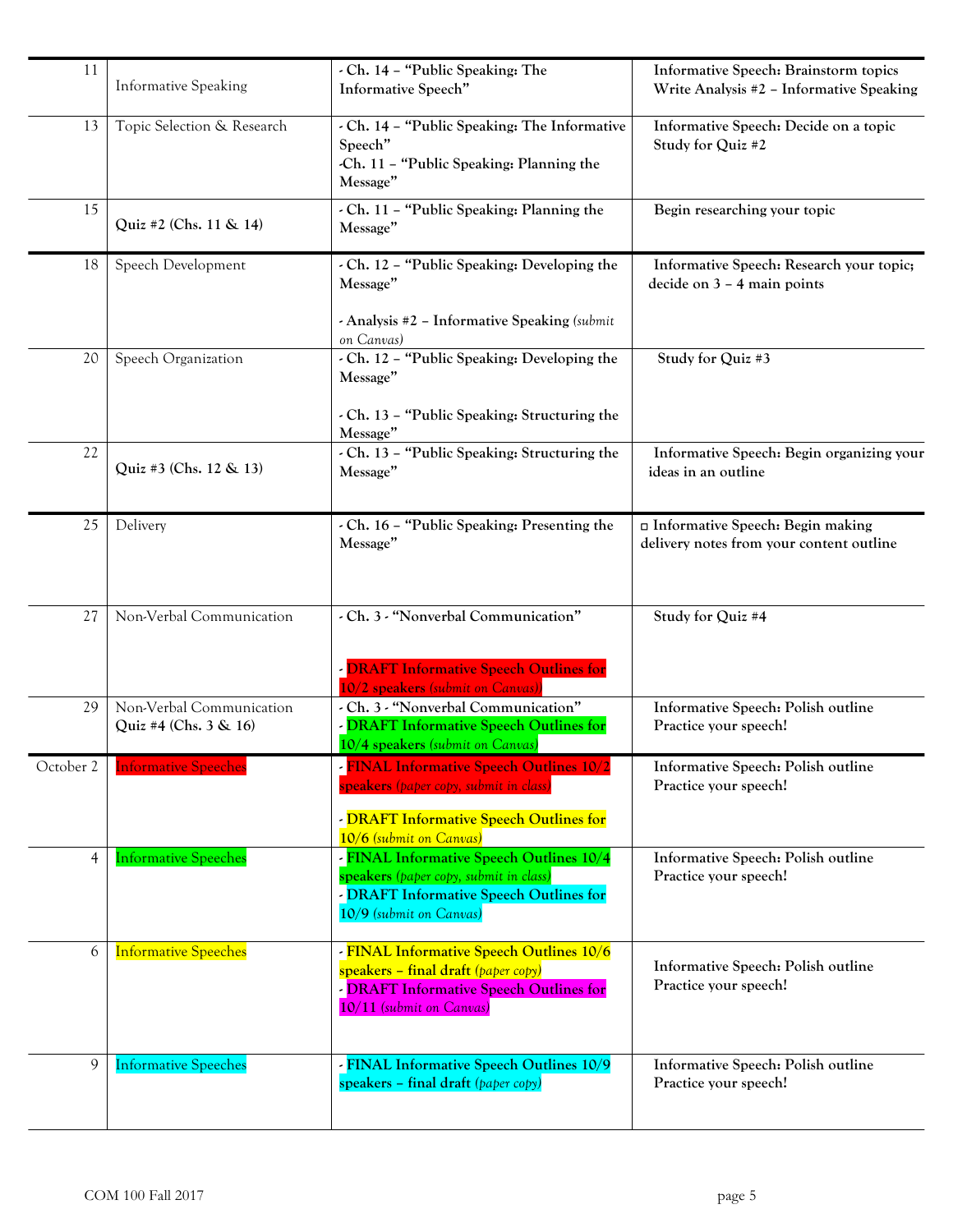| 11       | <b>Informative Speeches</b>                               | <b>FINAL Informative Speech Outlines 10/11</b><br>speakers – final draft (paper copy)                                                                                                                                 |                                                                                                                           |
|----------|-----------------------------------------------------------|-----------------------------------------------------------------------------------------------------------------------------------------------------------------------------------------------------------------------|---------------------------------------------------------------------------------------------------------------------------|
| 13       | Persuasion I                                              | - Ch. 15 - "Public Speaking: The Persuasive<br>Speech"                                                                                                                                                                | Persuasive Speech: Brainstorm topics!<br>Study for Quiz #5                                                                |
| 16       | Persuasion II<br>Quiz #5 (Ch. 15)                         | - Ch. 15 - "Public Speaking: The Persuasive<br>Speech"                                                                                                                                                                | Write Analysis #3 - Persuasive Speaking<br>Persuasive Speech: Choose topic                                                |
| 18       | Group Communication I                                     | - Ch. 9 - "The Concepts of Groups"<br>- Analysis #3 - Persuasive Speaking (submit on<br>Canvas)                                                                                                                       | Group Speech:<br>- Assign tasks<br>Study for Quiz #6                                                                      |
| 20       | Fall Break - No Class                                     |                                                                                                                                                                                                                       |                                                                                                                           |
| 23       | Group Communication II                                    | - Ch. 10 - "Participating in Groups"<br><b>DRAFT Persuasive Speech Outlines 10/30</b><br>speakers (optional; submit on Canvas)                                                                                        |                                                                                                                           |
| 25       | Group Project work session<br>Quiz #6 (Chs. 9 & 10)       | - DRAFT Persuasive Speech Outlines 11/1<br>speakers - rough draft (optional; submit on<br>Canvas)                                                                                                                     | Persuasive Speech: Polish outline<br>Practice your speech!<br>Group Speech: Conduct background<br>research. Write section |
| 27       | Catch-up Day / Persuasive<br>Practice Day                 |                                                                                                                                                                                                                       | Persuasive Speech: Polish outline<br>Practice your speech!<br>Group Speech: Conduct background<br>research. Write section |
| 30       | <b>Persuasive Speeches</b>                                | <b>FINAL Persuasive Speech Outlines 10/30</b><br>speakers (paper copy; submit in class,<br>- DRAFT Persuasive Speech Outlines for<br>11/3- rough draft (optional; submit on<br>Canvas)                                | Persuasive Speech: Polish outline<br>Practice your speech!                                                                |
| November | <b>Persuasive Speeches</b>                                | - FINAL Persuasive Speech Outlines 11/1<br><mark>speakers – final draft</mark> (paper copy – submit in<br>class)<br><b>DRAFT Persuasive Speech Outlines for</b><br>11/6 - rough draft (optional; submit on<br>Canvas) | Persuasive Speech: Polish outline<br>Practice your speech!                                                                |
| 3        | <b>Persuasive Speeches</b>                                | - FINAL Persuasive Speech Outlines 11/3<br>speakers (paper copy - submit in class)<br>- DRAFT Persuasive Speech Outlines for<br>11/8 - rough draft (optional; submit on<br>Canvas)                                    | Group Speech: Compile and synthesize<br>observations                                                                      |
| 6        | <b>Persuasive Speeches</b>                                | - FINAL Persuasive Speech Outlines 11/6<br>speakers (paper copy - submit in class)                                                                                                                                    | Persuasive Speech: Polish outline<br>Practice your speech!                                                                |
| 8        | <b>Persuasive Speeches</b>                                | FINAL Persuasive Speech Outlines 11/8<br>speakers (paper copy - submit in class)                                                                                                                                      | Group Speech: Write analysis of<br>observations and individual reflections                                                |
| 10       | No Class! Well done on your<br>speeches!                  |                                                                                                                                                                                                                       |                                                                                                                           |
| 13       | Impromptu Speeches                                        |                                                                                                                                                                                                                       | Group Speech: Compile outline<br>Prepare for speeches of introduction                                                     |
| 15       | Speeches of Introduction and<br><b>Impromptu Speeches</b> |                                                                                                                                                                                                                       | Prepare for interviews                                                                                                    |
| 17       | Job Interviews                                            |                                                                                                                                                                                                                       | <b>Breakfast foods!</b>                                                                                                   |